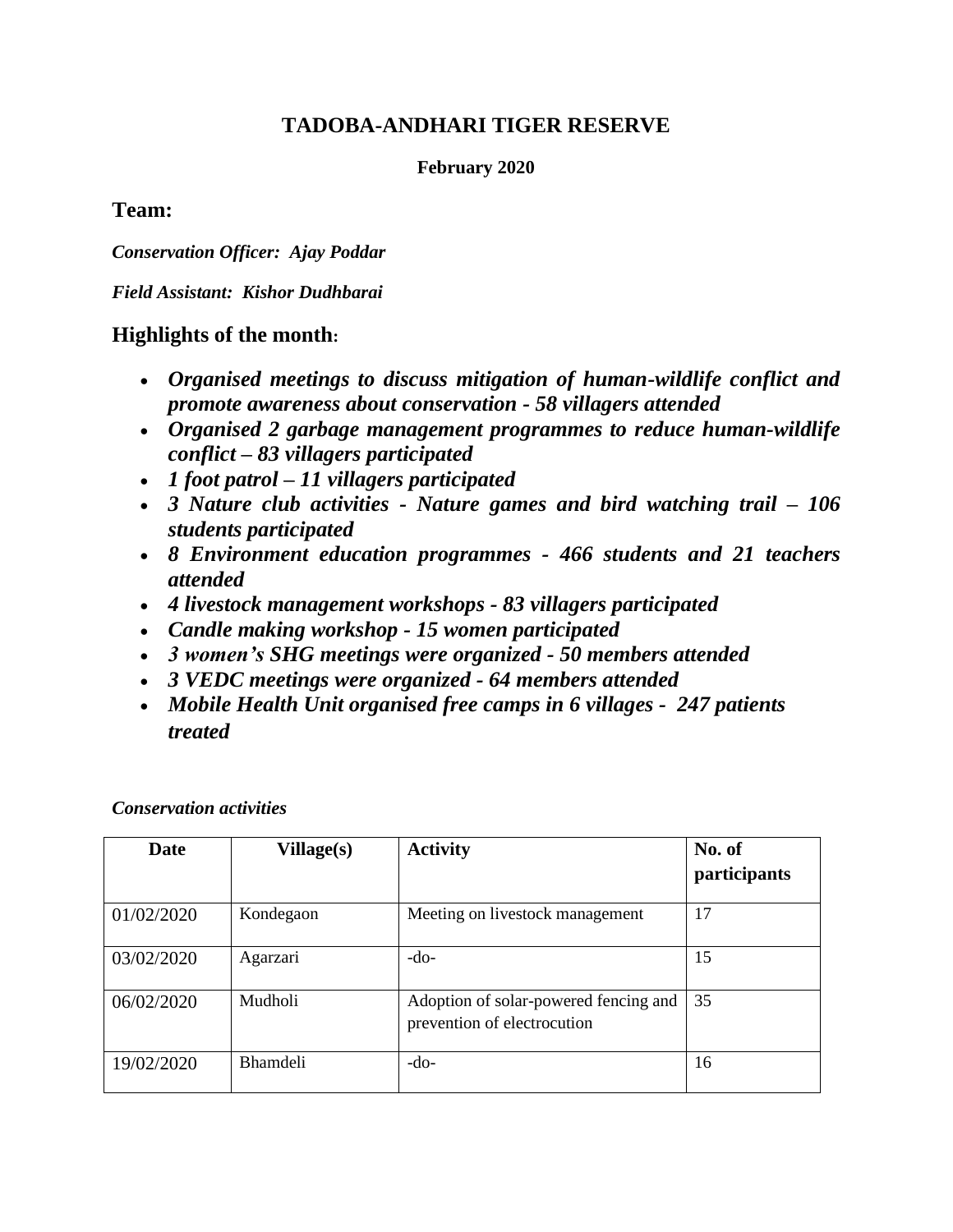| 17/02/2020 | Khutwanda | Garbage management program | 38  |
|------------|-----------|----------------------------|-----|
| 20/02/2020 | Mudholi   | -do-                       | 45  |
| 22/02/2020 | Kondegaon | Foot patrol                | 11  |
|            |           | <b>Total</b>               | 177 |

During the month of February, we organised several meetings with villagers focusing on reducing human-wildlife conflict. In order to spread awareness, we spoke to the community members about potential threats and danger of venturing into the forest areas for *fuel wood, mahua, tendu collection* etc. As the Tadoba area has a good tiger breeding population and other large carnivores, many encounters turn fatal, often leading to retaliatory killing of wildlife by villagers. Resolving issues like garbage dumps around village, cattle grazing, minor forest produce (MFP) collection and unemployment help in reducing human-wildlife confrontation.

Electrocution is an emerging practice of poaching and killing of wild animals. It causes a large number of wildlife mortalities. To prevent electrocution of wildlife, we organised meetings with Forest Department, VEDC presidents and Gram Panchayat members to discuss preventive measures. During the meeting, it emerged that an interdepartmental approach would be required to prevent electrocution around protected areas. A patrolling unit, consisting of FD-beat guard, VEDC member, Satpuda Foundation officer, Vidhyut sevak (Electricity Dept.) and electric pump connection holder will be formed to tackle this issue.



(*Left) Kudesawli- Community meeting on preventing electrocution and discussion on human-wildlife conflict (Right) Khutwanda- Survey on usage of solar-powered fencing* 

We organized garbage management meetings and activities with villagers of Khutwanda and Mudholi village. Programmes were organized to sanitize the area around villages, as garbage spillover and food leftovers lure wildlife into villages and cause human-wildlife conflict. We also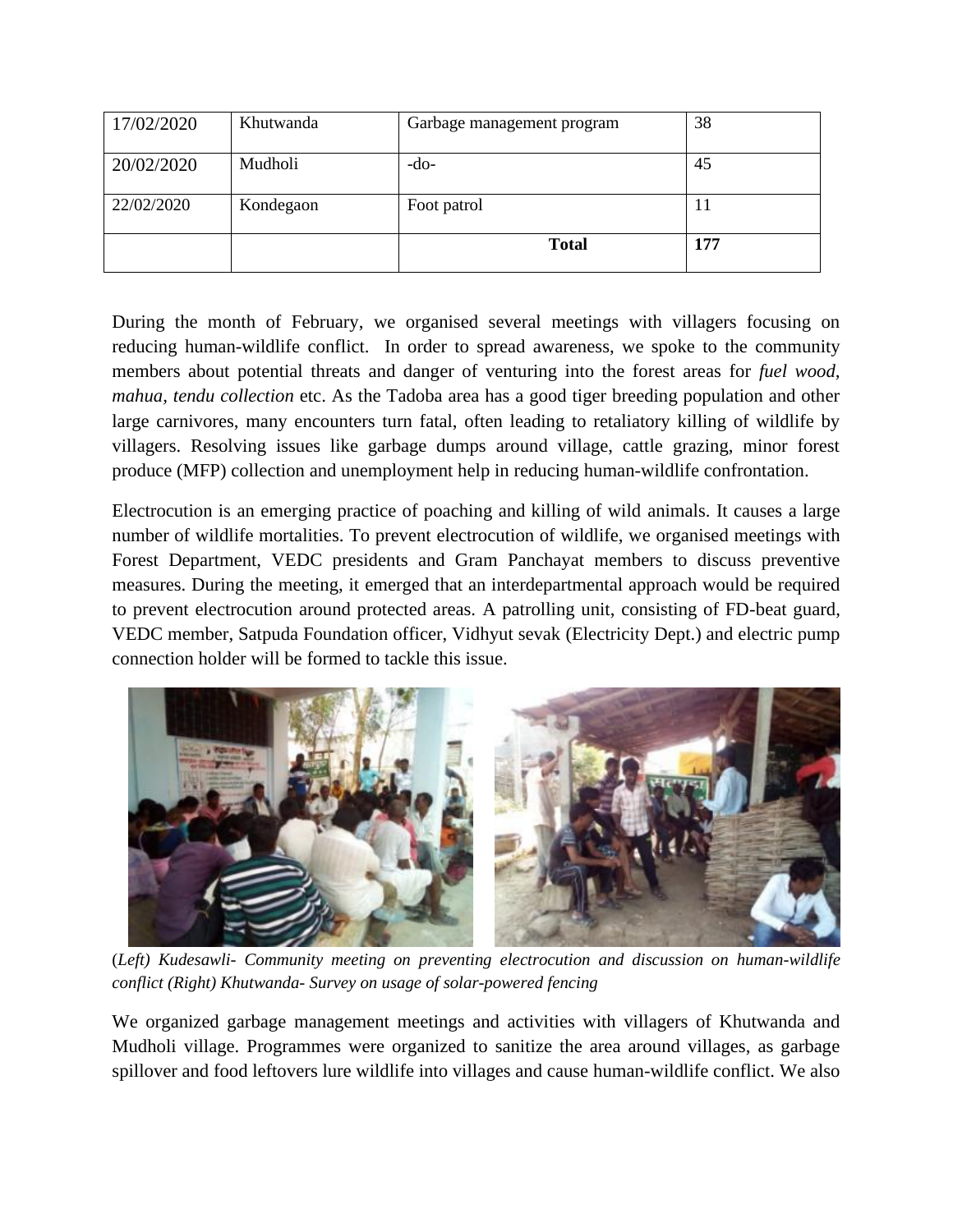collected over 10 kilograms of plastic litter through public participation (shramdhaan). A total of 83 villagers volunteered for the programmes.



*Khutwanda- Garbage management programme with students and villagers*

We also organized a foot patrol involving selected local youths. We selected the forest area adjoining Kondegaon, where wire traps have been reported earlier. During the foot patrol, we scanned the area and we recorded herbivores' hooves impression, scats and the presence of birds. We patrolled an area of 5 kilometer with forest guard. A total 11 people participated in the patrol. No signs of illegal activities were detected.



 *Kondegaon – Local youths on foot patrol in buffer zone*

| Sr. no   Date | Village/School   Programme | <b>Participants</b> |
|---------------|----------------------------|---------------------|
|               |                            | (students+teachers) |
|               |                            |                     |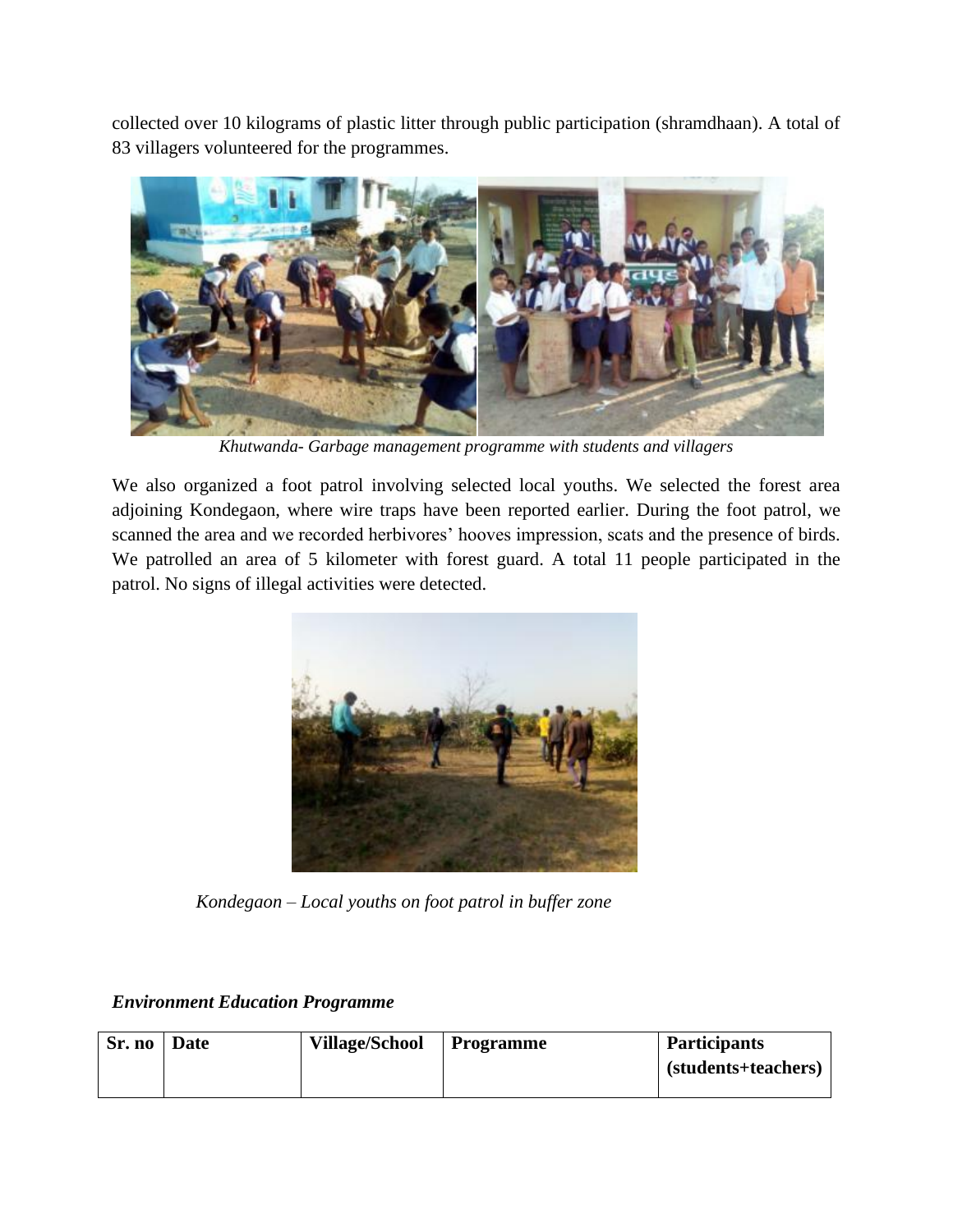| 1              | 04/02/2020 | Katwal    | Class room lecture- Faunal<br>diversity of the landscape                  | 56         |
|----------------|------------|-----------|---------------------------------------------------------------------------|------------|
| $\overline{2}$ | 05/02/2020 | Bhamdeli  | Interactive<br>nature<br>game-<br>'Annaskhri'                             | 26         |
| 3              | 07/02/2020 | Mudholi   | Nature and bird watching<br>trail                                         | 30         |
| $\overline{4}$ | 08/02/2020 | Khutwanda | Wildlife<br>conservation<br>(film<br>shows,<br>awareness<br>presentation) | $28 + 2$   |
| 5              | 08/02/2020 | Katwal    | $-do-$                                                                    | $90 + 4$   |
| 6              | 10/02/2020 | Chiwanda  | Film show- Uninhabitable<br>earth                                         | $17 + 2$   |
| $\overline{7}$ | 10/02/2020 | Kanargaon | Truth<br>about<br>Film<br>show-<br>tigers by Shekhar Dattatri             | $50 + 4$   |
| 8              | 10/02/2020 | Kanargaon | Interactive nature game- 'Mi<br>Kaun'                                     | 50         |
| 9              | 11/02/2020 | Gunpur    | Film show- Uninhabitable<br>earth, Tale of the tiger                      | $79 + 5$   |
| 10             | 12/02/2020 | Dewada    | $-do-$                                                                    | $22 + 2$   |
| 11             | 12/02/2020 | Adegaon   | Presentation<br>human-<br><sub>on</sub><br>wildlife conflict              | $18 + 2$   |
|                |            |           | <b>Total</b>                                                              | $466 + 21$ |

During February, we organized wildlife conservation awareness and environment education programmes in Mudholi, Bhamdeli, Katwal, Ashtha, Dewada, Khutwanda, Adegaon, Chiwanda, Gunpur and Kanhargaon villages. We organized these programmes with students and teachers in order to make them aware of the importance of biodiversity and conservation. We taught them about nature and wildlife's value through wildlife films, documentaries, presentations and classroom lectures. A total of 466 students and 21 teachers participated in the programmes.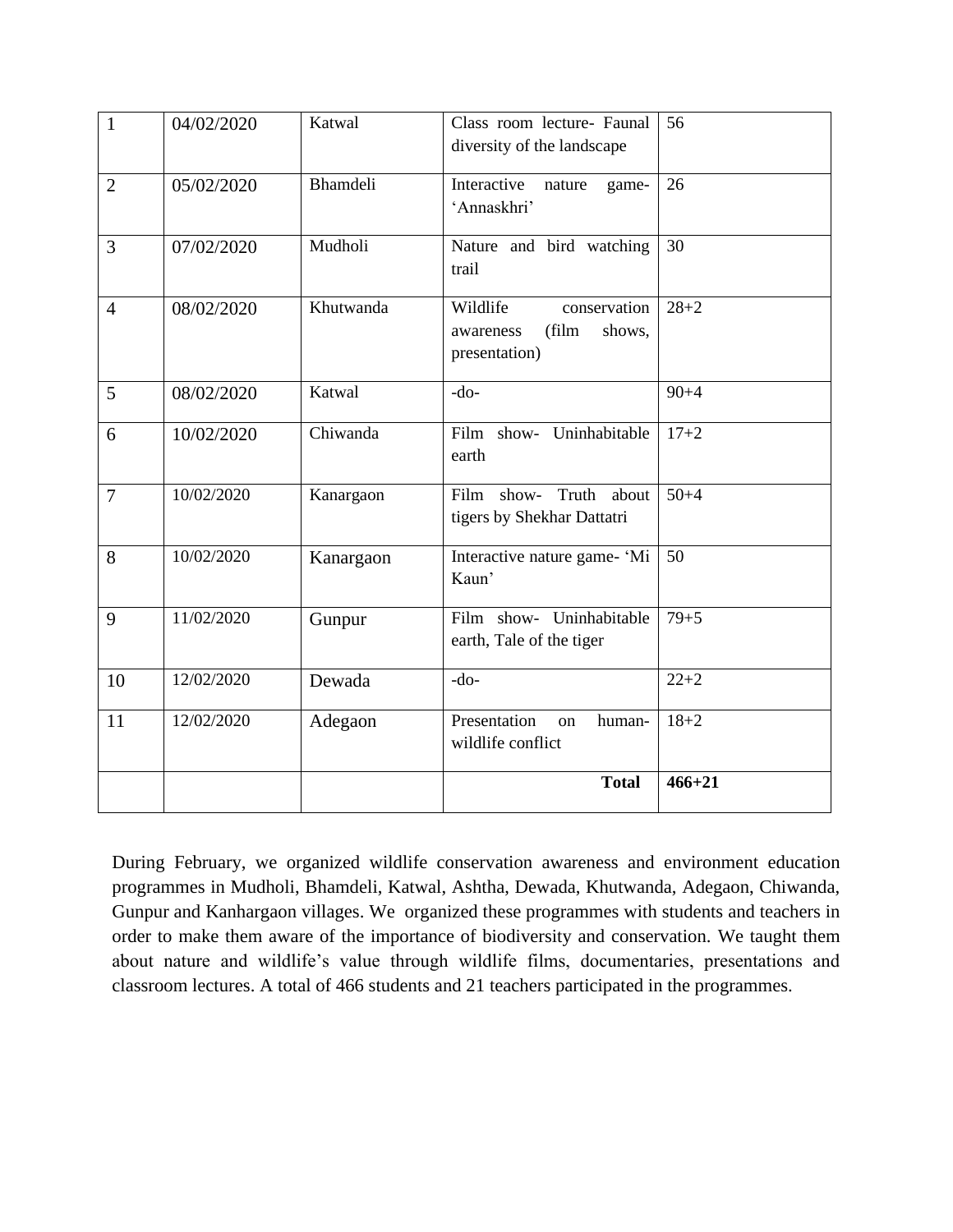

*(Left) Gunpur- Students and teachers watch a documentary on human-animal conflict (Right) Chiwanda-Class room lecture and speech on wildlife*

Students of Nature clubs 'Raangawa' 'Bibat' and 'Chimni' from Mudholi, Khutwanda and Kanargaon participated in interactive nature games and bird watching trails. During these activities, students observed birds' behaviour and learned how to identify birds. They also made notes of their obervations and showed the same to us. A total of 106 students participated in these activities.



*(Left) Mudholi- Children observe birds near a perennial water body during a bird watching and nature trail (Right) Kanargaon- Field asst. Kishor engages students in an interactive nature education game* 

#### *Employment Cell*

Details of the programmes are given below: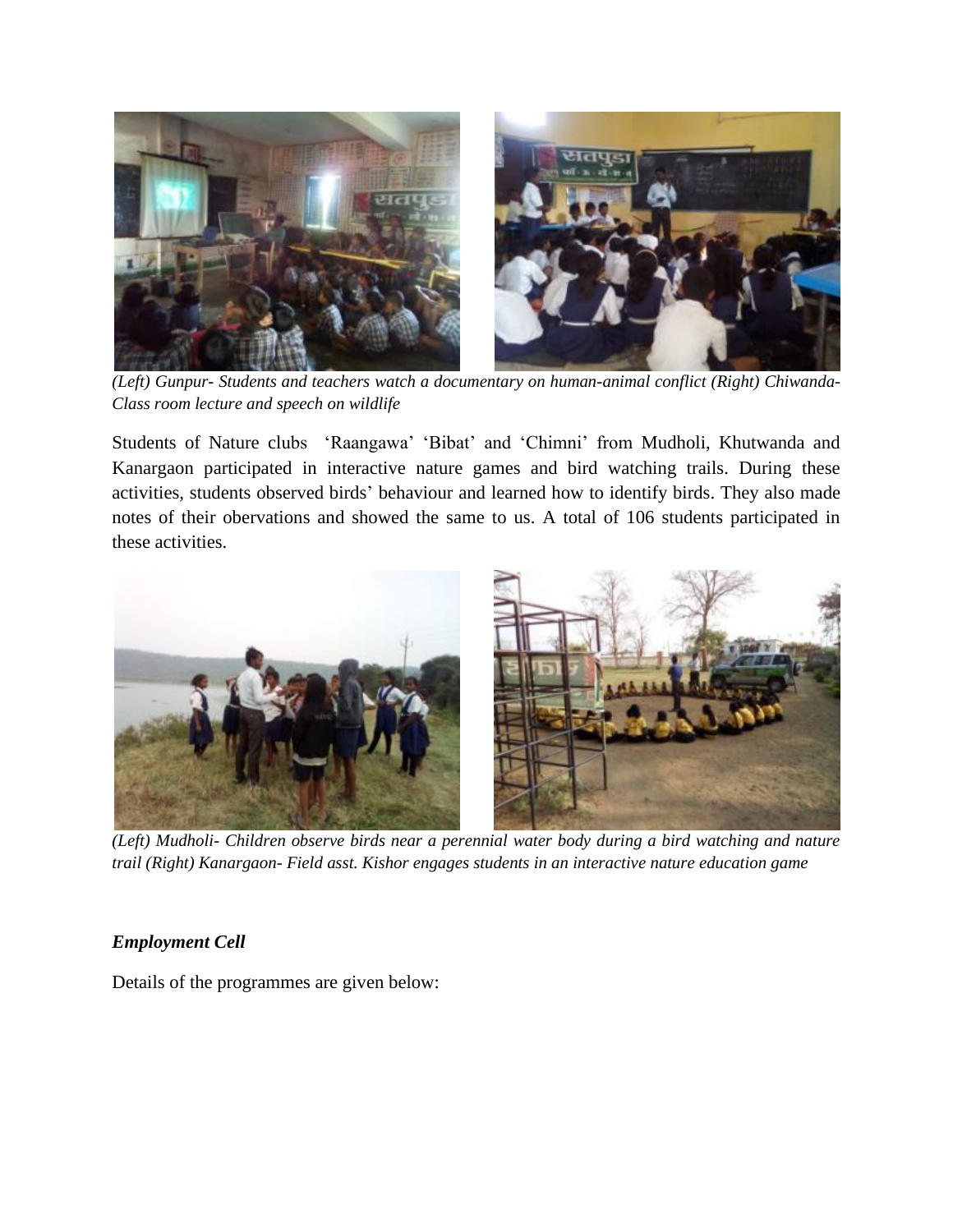| Sr.                     | <b>Date</b> | <b>Village</b> | Group                    | <b>Attended</b> | <b>Program introduced</b> |
|-------------------------|-------------|----------------|--------------------------|-----------------|---------------------------|
| No.                     |             |                |                          |                 |                           |
|                         |             |                |                          |                 |                           |
|                         |             |                |                          |                 |                           |
| $\mathbf{1}$            | 09/02/2020  | Dewada         | <b>SHG</b><br>(Ramabai   | 18              | Livelihood<br>awareness   |
|                         |             |                | Mahila<br><b>Bachat</b>  |                 | session<br>product<br>on  |
|                         |             |                | Gat)                     |                 | transport and review      |
| $\overline{2}$          | 11/02/2020  | Kanargaon      | <b>SHG</b><br>(Saraswati | 15              | Candle-making             |
|                         |             |                | Mahila<br><b>Bachat</b>  |                 | workshop                  |
|                         |             |                | Gat)                     |                 |                           |
| 3                       | 16/02/2020  | Katwal         | SHG (Jai Matadi          | 19              | Awareness session on      |
|                         |             |                | Mahila<br><b>Bachat</b>  |                 | mushroom<br>cultivation,  |
|                         |             |                | Gat)                     |                 | candle making             |
| $\overline{\mathbf{4}}$ | 18/02/2020  | Ashtha         | <b>VEDC</b>              | 24              | Meeting<br>on<br>crop     |
|                         |             |                |                          |                 | damage and solar -        |
|                         |             |                |                          |                 | powered fencing survey    |
| 5                       | 21/02/2020  | Khutwanda      | <b>VEDC</b>              | 20              | $-do-$                    |
| 6                       | 28/02/2020  | Dewada         | <b>SHG</b>               | 13              | Livelihood<br>awareness   |
|                         |             |                |                          |                 | session<br>product<br>on  |
|                         |             |                |                          |                 | transport and review      |
|                         |             |                |                          |                 |                           |
| $\overline{7}$          | 27/02/2020  | Wadala         | <b>VEDC</b>              | 20              | Selection of youths for   |
|                         |             |                |                          |                 | foot patrolling           |
|                         |             |                | <b>Total</b>             | 129             |                           |
|                         |             |                |                          |                 |                           |

During the month, we organized 3 village eco-development committee (VEDC) meetings and 3 self-help group (SHG) meetings, focusing on alternative livelihoods which would reduce dependence on forests that leads to human-wildlife conflict and degradation of forests. After several meeting and group discussions, a few cattle owners from Katwal and Mudholi have taken up stall feeding and some more have applied for the same. A total of 114 villagers attended these meetings. In the SHG meetings, we discussed several livelihood related issues. We also formed groups of interested members who are willing to be trained in making candles and cultivating oyster mushrooms. Training will be provided to these members in coming months.

In Kanargaon, we provided training to 15 members of a women's SHG in making candles. The members of Savitri Mahila Bachat Gat prepared 4 dozen candles in glasses. The women had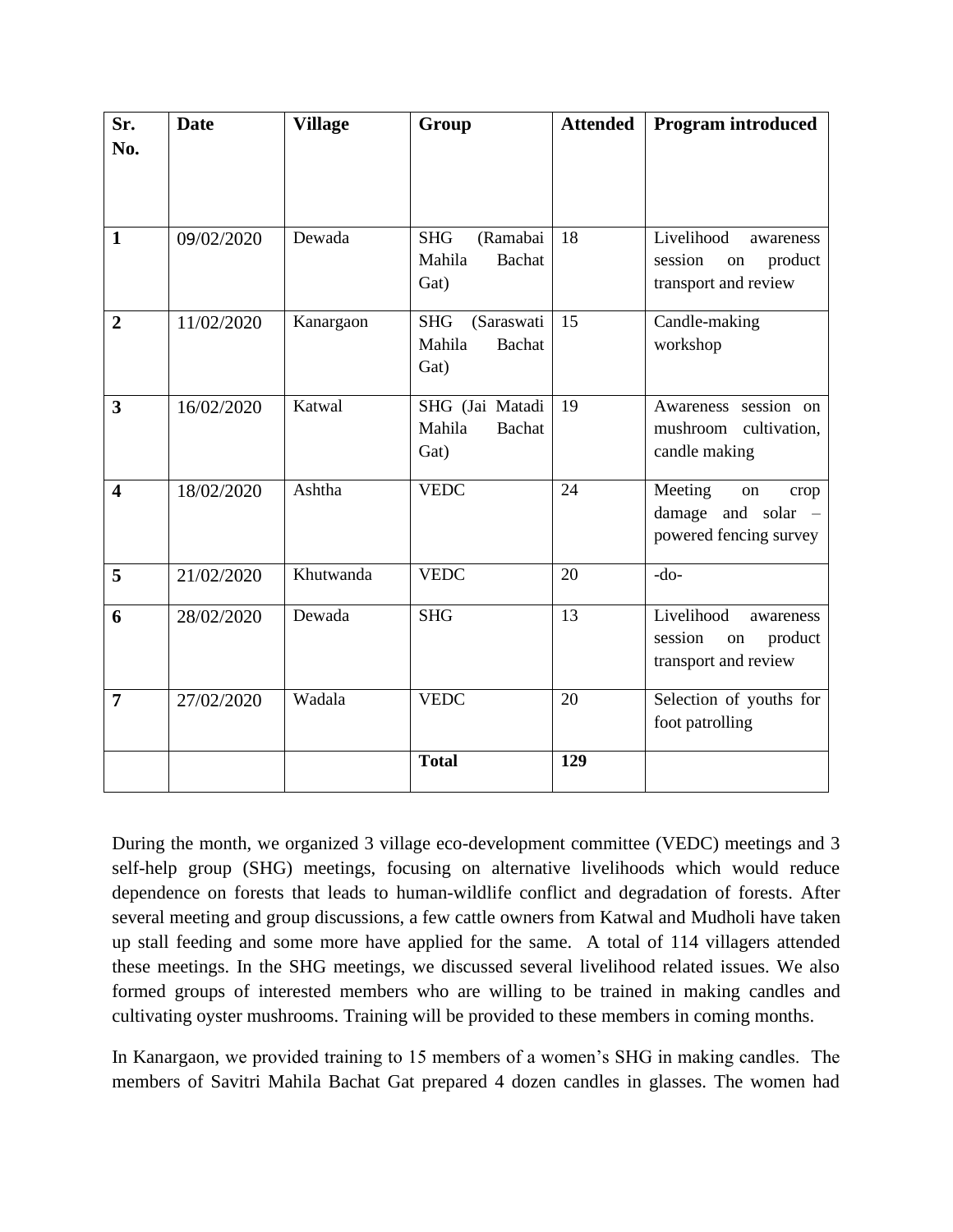expressed interest in the same, following the success of a candle-making unit in Dewada village where we had trained members of a women's SHG.



*(Left) Dewada- Members of women's SHG attend a livelihood awareness session (Right) Kanargaon-Members of women SHG learn how to make candles* 

### *Mobile Health Unit*

During the month of February, we organized health camps in 6 villages. We covered Dewada, Junona, Adegaon, UdiyaTola, Chorgaon and Katwal villages. A total of 247 patients were treated for free in the camps.



 *Chorgaon- Dr. Khode examines a patient during our camp*

#### *Mobile Health Unit*

| Sr. No. | <b>Date</b> | Village   | No. of patients |
|---------|-------------|-----------|-----------------|
|         | 24/02/2020  | Dewada    | 54              |
|         | 24/02/2020  | Junona    | ΩΩ              |
|         | 25/02/2020  | Adegaon   | 43              |
|         | 25/02/2020  | UdivaTola | 19              |